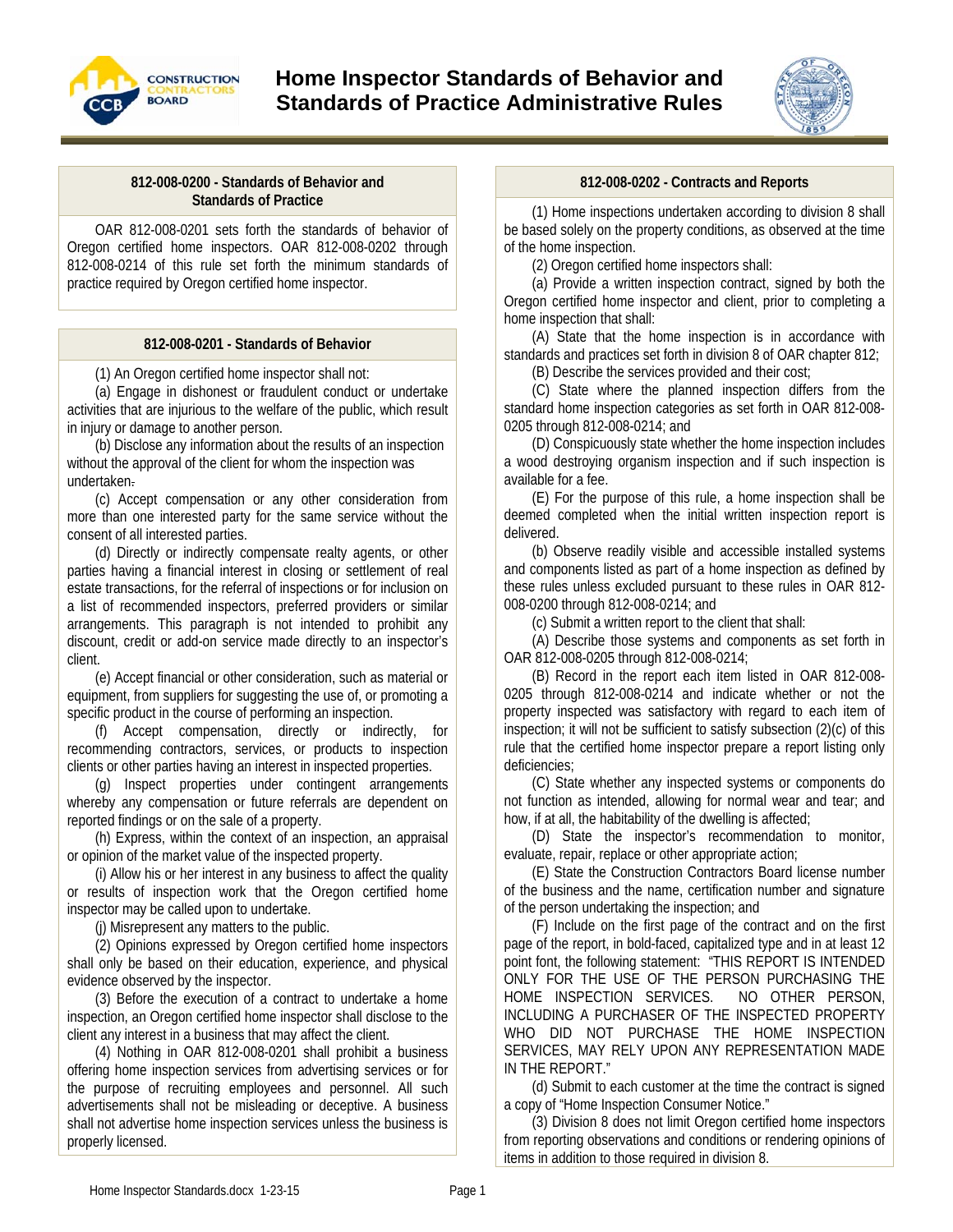(4) All written reports, bids, contracts, and an individual's business cards shall include the Oregon certified home inspector's certification number.

# **812-008-0203 - General Limitations**

(1) Inspections undertaken in accordance with division 8 are visual and are not technically exhaustive.

(2) "Residential structures" and "appurtenances" thereto are defined in ORS chapter 701.005 and OAR chapter 812-008-0020.

#### **812-008-0204 – General Exclusions**

(1) Oregon certified home inspectors are not required to report on:

(a) Life expectancy of any component or system;

(b) The causes of the need for a repair;

(c) The methods, materials, and costs of corrections;

(d) The suitability of the property for any specialized use;

(e) Compliance or non-compliance with codes, ordinances, statutes, regulatory requirements or restrictions;

(f) The advisability or inadvisability of purchase of the property;

(g) The presence or absence of pests such as wood damaging organisms, rodents, or insects;

(h) Cosmetic items, underground items, or items not permanently installed; or

(i) Detached structures.

(2) Oregon certified home inspectors are not required to:

(a) Offer or undertake any act or service contrary to law;

(b) Offer warranties or guarantees of any kind;

(c) Offer to undertake engineering, architectural, plumbing, electrical or any other job function requiring an occupational license in the jurisdiction where the inspection is taking place, unless the Oregon certified home inspector holds a valid occupational license, in which case the Oregon certified home inspector may inform the client that the home inspector is so certified, and is therefore qualified to go beyond division 8 and undertake additional inspections beyond those within the scope of the basic inspection;

(d) Calculate the strength, adequacy, or efficiency of any system or component;

(e) Enter any area, undertake any procedure that may damage the property or its components, or be dangerous to the Oregon certified home inspector or other persons;

(f) Operate any system or component that is shut down or otherwise inoperable;

(g) Operate any system or component that does not respond to normal operating controls;

(h) Disturb insulation, move personal items, panels, furniture, equipment, plant life, soil, snow, ice, or debris that obstructs access or visibility;

(i) Determine the presence or absence of any suspected adverse environmental condition or hazardous substance, including but not limited to toxins, carcinogens, noise or contaminants in the building or soil, water, and air;

(j) Determine the effectiveness of any system installed to control or remove suspected hazardous substances;

(k) Predict future condition, including but not limited to failure of components;

(l) Project operating costs of components;

(m) Evaluate acoustical characteristics of any system or component;

(n) Observe special equipment or accessories that are not listed as components to be observed in division 8; or

(o) Identify presence of odors or their source;

#### **812-008-0205 - Structural Components**

(1) The Oregon certified home inspector shall observe and describe visible structural components including:

(a) Foundation;

(b) Floors and floor structure;

(c) Walls and wall structure;

(d) Columns or piers;

(e) Ceilings and ceiling structure; and

(f) Roofs and roof structure.

(2) The Oregon certified home inspector shall:

(a) Probe or sound structural components where deterioration is suspected, except where probing would damage any finished surface;

(b) Enter underfloor crawl spaces, basements, and attic spaces except when access is obstructed or restricted, when entry could damage any property, or when dangerous or adverse situations are suspected;

(c) Report the methods used to observed underfloor crawl spaces and attics; report inaccessible areas; and

(d) Report signs of abnormal or harmful water penetration into the building or signs of abnormal or harmful condensation on building components.

# **812-008-0206 - Exterior and Site**

(1) The Oregon certified home inspector shall observe and describe:

(a) Wall cladding, flashings, and trim;

(b) Entryway doors and all windows;

(c) Garage door operators;

(d) Attached decks, balconies, stoops, steps, areaways, porches, and applicable railings;

(e) Eaves, soffits, and fascias; and

(f) Vegetation, grading, drainage, driveways, patios, walkways, and retaining walls with respect to their effect on the condition of the building that adversely affect the structure.

(2) The Oregon certified home inspector shall:

(a) Operate all entryway doors and a representative number of windows;

(b) Operate garage doors manually or by using permanently installed controls for any garage door opener; and

(c) Report whether or not any garage door opener will automatically reverse or stop when meeting reasonable resistance during closing, or reverse with appropriately installed optical sensor system.

(3) The Oregon certified home inspector is not required to observe:

(a) Storm windows, storm doors, screening, shutters, and awnings;

(b) Garage door operator remote control transmitters;

(c) Soil or geological conditions, site engineering, property boundaries, encroachments, or easements;

(d) Recreational facilities (including spas, saunas,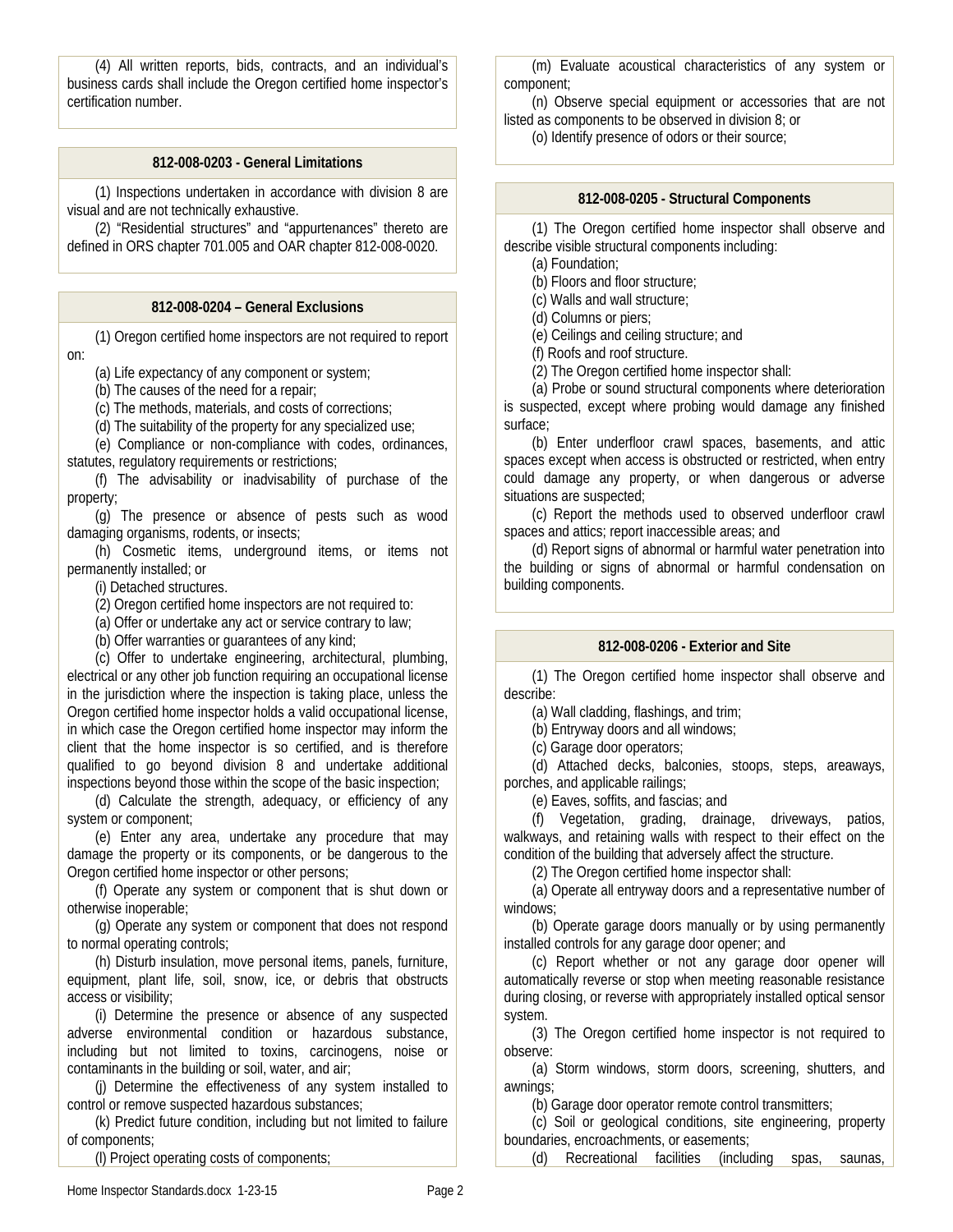steambaths, swimming pools, decorative water features, tennis courts, playground equipment, and other exercise, entertainment, or athletic facilities); or

(e) Detached buildings or structures;

(f) Fences or privacy walls;

(g) Ownership fencing, privacy walls, retaining walls; or

(h) Condition of trees, shrubs, or vegetation.

#### **812-008-0207 - Roofing**

(1) The Oregon certified home inspector shall observe and describe:

(a) Roof coverings;

(b) Roof drainage systems;

(c) Flashings;

(d) Skylights, chimneys, and roof penetrations; and

(e) Signs of leaks or abnormal condensation on building components.

(2) The Oregon certified home inspector shall report the method used to observe the roofing and components.

#### **812-008-0208 - Plumbing**

(1) The Oregon certified home inspector shall observe:

(a) Interior water supply and distribution system, including piping materials, supports, and insulation, fixtures and faucets, functional flow, leaks, and cross connections;

(b) Interior drain, waste, and vent system, including traps, drain, waste, and vent piping, piping supports and pipe insulation, leaks, and functional drainage;

(c) Hot water systems including water heating equipment, normal operating controls, automatic safety controls, and chimneys, flues, and vents;

(d) Above ground oil storage and distribution systems including interior oil storage equipment, supply piping, venting, and supports; leaks; and

(e) Sump pumps and sewage ejection pumps.

(2) The Oregon certified home inspector shall describe:

(a) Water supply and distribution piping materials;

(b) Drain, waste, and vent piping materials; and

(c) Water heating equipment.

(3) The Oregon certified home inspector shall operate all plumbing fixtures, including their faucets and all exterior faucets attached to the house except where the flow end of the faucet is connected to an appliance or interior faucets not serviced by a drain.

(4) The Oregon certified home inspector is not required to:

(a) State the effectiveness of anti-siphon devices and antibackflow valves;

(b) Determine whether water supply and waste disposal systems are public or private;

(c) Operate automatic safety controls;

(d) Operate any valve except toilet flush valves, fixture faucets, and hose faucets;

(e) Observe:

(A) Water conditioning systems;

(B) Fire and lawn sprinkler systems;

(C) On-site water supply quantity and quality;

(D) On-site waste disposal systems;

(E) Foundation irrigation systems;

(F) Whirlpool tubs, except as to functional flow and functional drainage;

(G) Swimming pools and spas; or

(H) Solar water heating equipment.

#### **812-008-0209 - Electrical**

(1) The Oregon certified home inspector shall observe:

(a) Service entrance conductors;

(b) Service equipment, grounding equipment, main overcurrent device, and distribution panels;

(c) Amperage and voltage ratings of the service;

(d) Branch circuit conductors, their overcurrent devices, and the compatibility of their amperages and voltages;

(e) The operation of a representative number of installed ceiling fans, lighting fixtures, switches, and receptacles located inside the house, garage, and on the dwelling's exterior walls;

(f) The polarity and grounding of all receptacles within six feet of interior plumbing fixtures, and all receptacles in the garage or carport, and on the exterior of inspected structures;

(g) The operation of ground fault or arc fault circuit interrupters;

(h) Smoke alarms; and

(i) Carbon monoxide detectors.

(2) The Oregon certified home inspector shall describe:

(a) Service amperage and voltage;

(b) Service entry conductor materials; and

(c) Service type as being overhead or underground;

(3) The Oregon certified home inspector shall report:

(a) Any observed 110 volt aluminum branch circuit wiring; and

(b) The presence or absence of smoke alarms, and operate their test function, if accessible, except when detectors are part of a central security system.

(4) The Oregon certified home inspector is not required to:

(a) Insert any tool, probe, or testing device inside the panels;

(b) Test or operate any overcurrent device or safety device in the electrical service panel or elsewhere that may adversely affect the personal property of the resident;

(c) Dismantle any electrical device or control other than to remove the covers of the main or auxiliary distribution panels;

(d) Observe:

(A) Low-voltage systems except to report the presence of solenoid-type lighting systems;

(B) Security system devices or heat detectors;

(C) Telephone, security, TV, intercoms, lightening arrestors or other ancillary wiring that is not a part of the primary electrical distribution system; or

(D) Built-in vacuum equipment.

# **812-008-0210 - Heating\***

(1) The Oregon certified home inspector shall observe permanently installed heating systems including:

(a) Heating equipment;

(b) Normal operating controls;

(c) Automatic safety controls;

(d) Chimneys, flues, and vents, where readily visible;

(e) Solid fuel heating devices;

(f) Heat distribution systems including fans, pumps, ducts, and piping, with supports, insulation, air filters, registers, radiators, fan